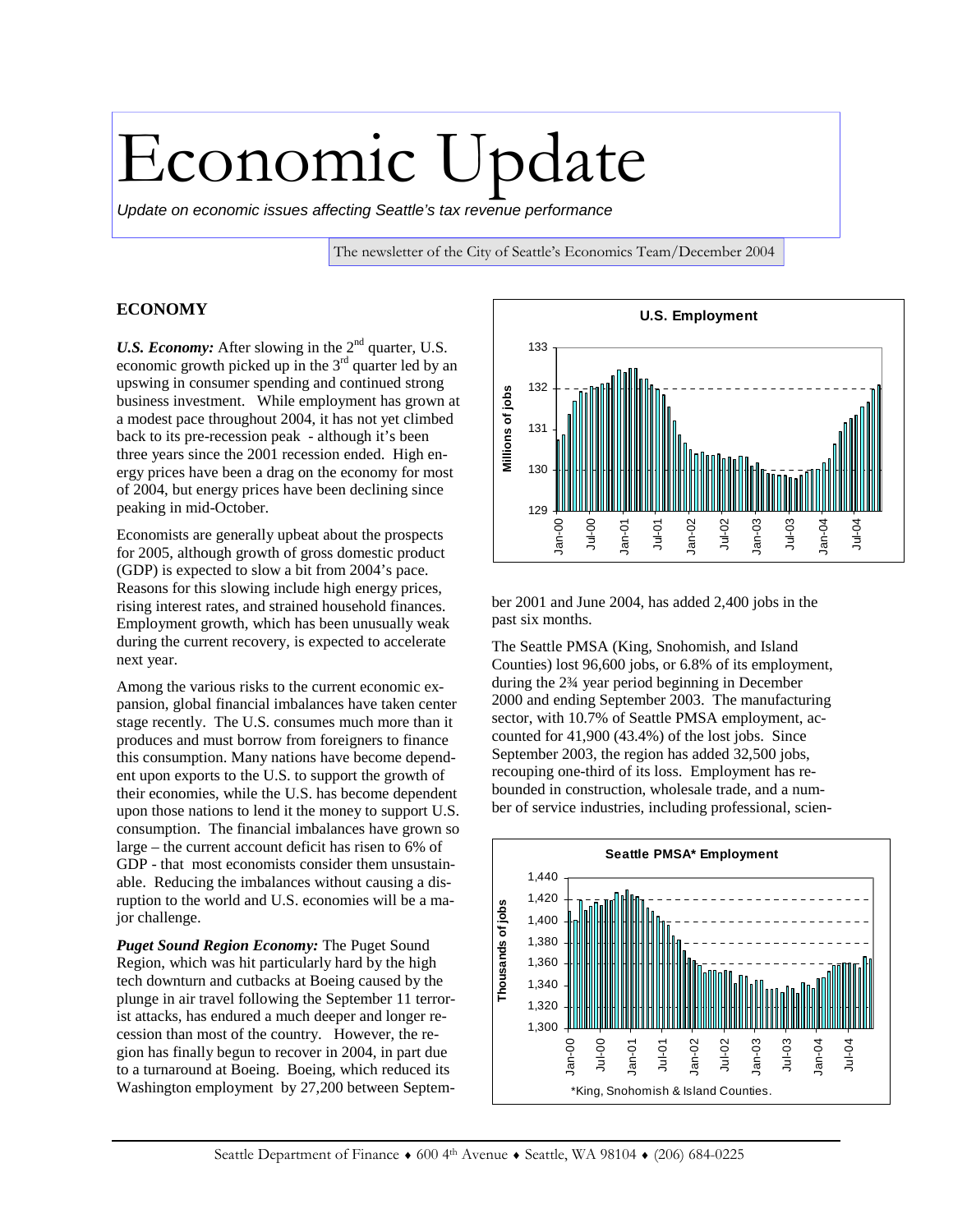tific and technical services, administrative and support services, education and health services, and leisure and hospitality services. The latter category includes arts, entertainment and recreation, hotels and motels, restaurants, and drinking places.

While manufacturing suffered greatly during the recession, it has actually been in decline for the past six years. Both aerospace and the rest of the manufacturing sector (other manufacturing) have been losing jobs since reaching peak employment in June of 1998. From June 1998 through mid-2004, aerospace lost 51,300 jobs, a 46.9% drop, and other manufacturing lost 29,200 jobs, a 25.8% decline. There has been a modest turnaround in recent months, with both aerospace and other manufacturing adding jobs in recent months. The decline in manufacturing employment is a national phenomenon; the U.S. has lost 2.9 million manufacturing jobs, 17.2% of its total, since mid-2000.

Local economists are generally upbeat about the prospects for the region's economy now that the national expansion has strengthened and Boeing has begun to hire. In addition, the state's software sector is expected to expand its employment by 5% per year according to the Washington Office of the Forecast Council, and the weaker dollar will boost exports and help to attract foreign tourists.



The Puget Sound Economic Forecaster expects the region's employment to increase by 2.6% in 2005, which would make it the strongest year since 1998. Personal income is forecast to grow at a healthy pace, and inflation is expected to accelerate but remain under control. One component of the economy that is expected to slow is the housing market, which will face rising mortgage rates in the coming years. If the national economy remains on track the region's expansion should be assured.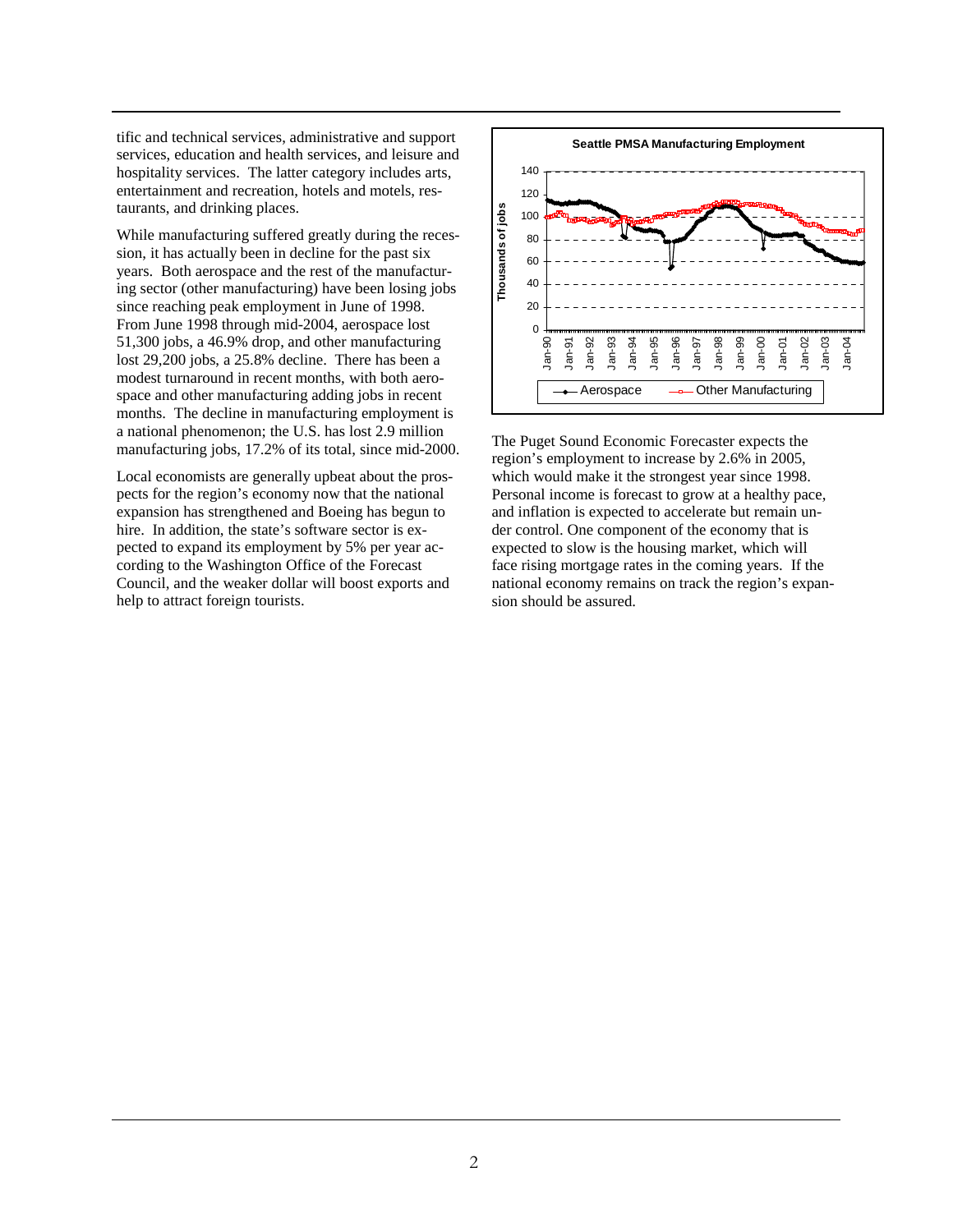## Monthly Cash Update

*Comparing year-to-date revenues for general fund taxes and other major revenues with latest forecast* 

#### **CITY REVENUE**

The following table illustrates how actual 2004 collections for the most important general subfund revenues, through November, compare to the forecast that was prepared in August. Revenues exceeded expectations in several major revenues, most notably sales and B&O taxes.

**Retail sales tax.** November retail sales tax revenue was \$11.2 million, which exceeded DOF's forecast by \$1.04 million, or 10.2%. Sales tax revenue received in November come from sales transacted during the month of September. There are a number of reasons for the strong September performance:

• Taxable sales by auto dealers increased by 25.8% from the previous September, driven by auto industry incentives.

• Taxable sales for construction, which declined during the first half of 2004, grew by 8.7% in September. The forecast had not anticipated a turnaround in construction until  $4<sup>th</sup>$  quarter of 2004.

• Other industries with strong retail sales growth in September include manufacturing, apparel stores, building materials and hardware stores, hotels and motels, and auto repair services.

Technical tax processing issues also appear to have boosted September sales tax receipts. As a result of a strong September, sales tax receipts are \$1.1 million, or 1.3%, above forecast for the year to date.



**B&O tax:** B&O revenue is \$445,000 over forecast year-to-date, reflecting the improving local economy. However, revenue through November is down \$2.0 million, or 2.3%, from the same period in 2003. This decline is a result of a steep falloff in revenue from audits and penalty and interest payments (on the order of \$3 million) and the impact of state legislation prohibiting the taxation of intellectual property creating activity. These efforts were anticipated when the 2004 revenue forecast was adopted.

#### **2004 CASH UPDATE THROUGH NOVEMBER**

|                                        | YEAR TO DATE      |             |                   |         | <b>COMPARISON TO 2003</b> |                   |                   |  |
|----------------------------------------|-------------------|-------------|-------------------|---------|---------------------------|-------------------|-------------------|--|
|                                        | <b>Cumulative</b> |             |                   |         | <b>Cumulative</b>         | Yr/Yr             | Yr/Yr             |  |
|                                        | <b>Forecast</b>   | Actual      | <b>Difference</b> | Percent | 2003                      | <b>Difference</b> | <b>Cumulative</b> |  |
| <b>PROPERTY TAXES</b>                  |                   |             |                   |         |                           |                   |                   |  |
| General + EMS                          | 196, 157, 000     | 196,156,000 | $-1,000$          | 0.0%    | 192,319,000               | 3,837,000         | 2.0%              |  |
| Leasehold Excise Tax                   | 3,007,000         | 2,925,000   | $-82,000$         | $-2.7%$ | 2,932,000                 | $-7,000$          | $-0.2%$           |  |
| <b>RETAIL SALES TAX</b>                |                   |             |                   |         |                           |                   |                   |  |
| General                                | 84,889,000        | 85,969,000  | 1,080,000         | 1.3%    | 82,823,000                | 3,146,000         | 3.8%              |  |
| Criminal Justice                       | 8,212,000         | 8,342,000   | 130,000           | 1.6%    | 7,963,000                 | 379,000           | 4.8%              |  |
| <b>BUSINESS TAXES AND OTHER</b>        |                   |             |                   |         |                           |                   |                   |  |
| <b>Business and Occupation</b>         | 84,893,000        | 85,338,000  | 445,000           | 0.5%    | 87,365,000                | $-2,027,000$      | $-2.3%$           |  |
| Utilities - City Light                 | 25,976,000        | 26,050,000  | 74,000            | 0.3%    | 24,889,000                | 1,161,000         | 4.7%              |  |
| Utilities - City Water                 | 7,794,000         | 7,699,000   | $-95,000$         | $-1.2%$ | 6,976,000                 | 723,000           | 10.4%             |  |
| Utilities - City Drainage/Waste Water  | 11,647,000        | 11,881,000  | 234,000           | 2.0%    | 11,096,000                | 785,000           | 7.1%              |  |
| Utilities - City Solid Waste & Garbage | 6,429,000         | 6,450,000   | 21,000            | 0.3%    | 6,482,000                 | $-32,000$         | $-0.5%$           |  |
| Utilities - Cable Television           | 7,625,000         | 7,599,000   | $-26,000$         | $-0.3%$ | 6,739,000                 | 860,000           | 12.8%             |  |
| Utilities - Telephone                  | 22,936,000        | 23,307,000  | 371,000           | 1.6%    | 25,158,000                | $-1,851,000$      | $-7.4%$           |  |
| Utilities - Private Energy             | 8,084,000         | 7,784,000   | $-300,000$        | $-3.7%$ | 6,595,000                 | 1,189,000         | 18.0%             |  |
| <b>Admission Tax</b>                   | 5,299,000         | 5,397,000   | 98,000            | 1.8%    | 5,488,000                 | $-91,000$         | $-1.7%$           |  |
| <b>Court Fines and Forfeitures</b>     | 16,629,000        | 16,415,000  | $-214,000$        | $-1.3%$ | 14,556,000                | 1,859,000         | 12.8%             |  |
| Interest Income                        | 1,341,000         | 1,514,000   | 173,000           | 12.9%   | 1,462,000                 | 52,000            | 3.6%              |  |
| <b>Parking Meters</b>                  | 10,095,000        | 10,004,000  | $-91,000$         | $-0.9%$ | 8,905,000                 | 1,099,000         | 12.3%             |  |
| Misc. Revenues                         | 4,852,000         | 5,832,000   | 980,000           | 20.2%   | 5,185,000                 | 647,000           | 12.5%             |  |
| <b>TOTAL</b>                           | 505,865,000       | 508,662,000 | 2,797,000         | 0.6%    | 496,933,000               | 11,729,000        | 2.4%              |  |
| Real estate excise tax                 | 29,811,000        | 32,680,000  | 2,869,000         | 9.6%    | 25,856,000                | 6,824,000         | 26.4%             |  |

December 2004